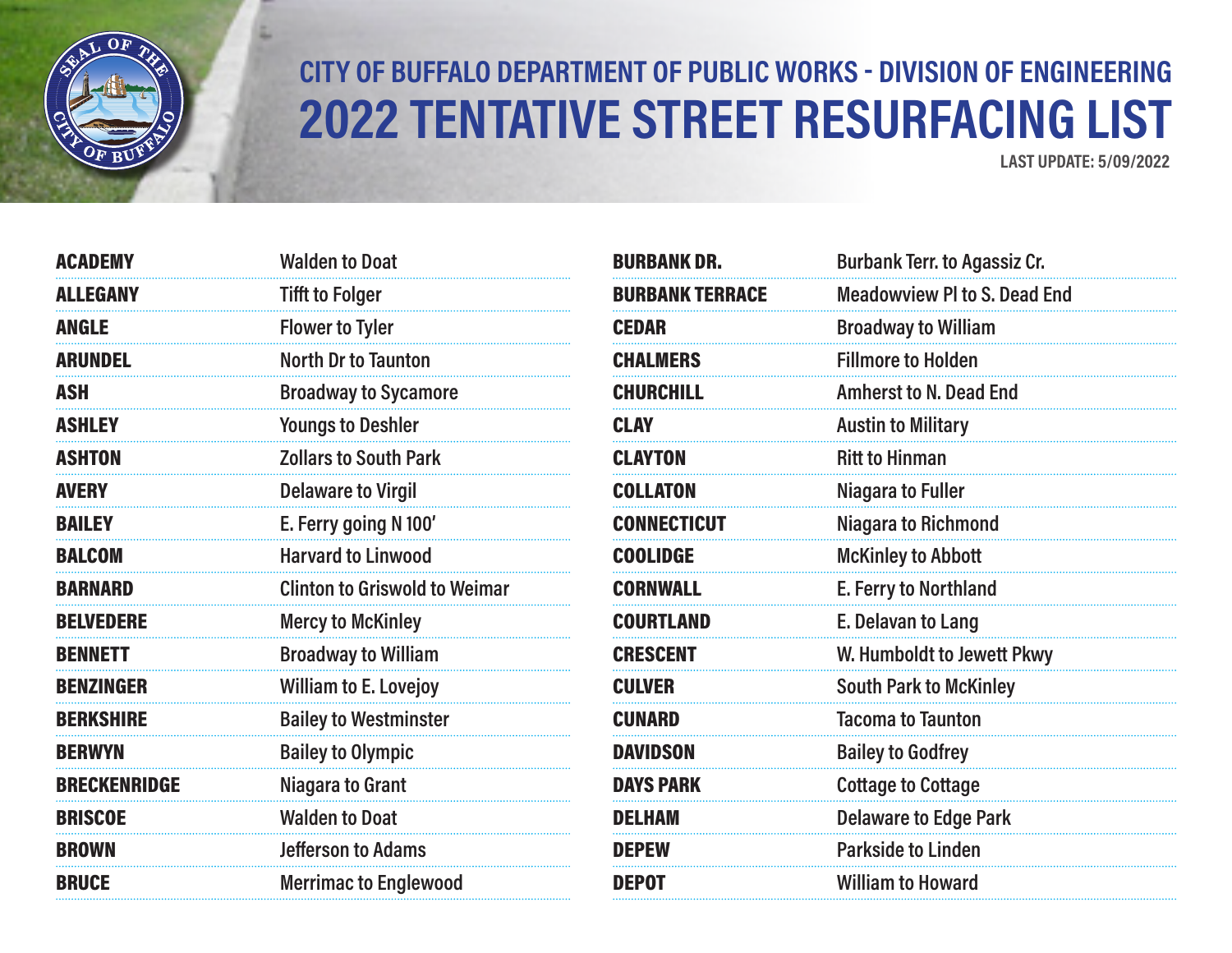| <b>DEVEREAUX</b>         | <b>Englewood to University</b>     |
|--------------------------|------------------------------------|
| <b>DEWITT</b>            | <b>Breckenridge to Bird</b>        |
| <b>DEWITT</b>            | <b>Bird to Pooley</b>              |
| <b>DEWITT</b>            | <b>Pooley to Forest</b>            |
| <b>DORRANCE</b>          | <b>South Park to McKinley</b>      |
| <b>E. AMHERST</b>        | <b>Poultney to Bailey</b>          |
| <b>EARL PL</b>           | <b>High to Best</b>                |
| <b>EAST</b>              | <b>Hertel to Arthur</b>            |
| <b>EASTON</b>            | <b>Bailey to Wilkes</b>            |
| <b>EDISON</b>            | <b>Gail to Oakmont</b>             |
| <b>ELEY</b>              | <b>Englewood to Montrose</b>       |
| <b>ELK</b>               | <b>Smith to Babcock</b>            |
| <b>ELK</b>               | <b>Babcock to James P. Coppola</b> |
| <b>ELK</b>               | <b>Bailey to Seneca</b>            |
| <b>ERICSON</b>           | E. Delavan to Lang                 |
| <b>EVADENE</b>           | <b>Englewood to Montrose</b>       |
| <b>FENTON</b>            | <b>S. Dead End to Clinton</b>      |
| <b>FOLGER</b>            | <b>Tifft to South Park</b>         |
| <b>FRANK</b>             | <b>Mineral Springs to Norman</b>   |
| <b>FRANKFORT</b>         | <b>Ernst to Moselle</b>            |
| <b>FRENCH</b>            | <b>Fillmore to Kehr</b>            |
| <b>FULLER</b>            | <b>Briggs to Ontario</b>           |
| <b>GAIL</b>              | <b>Edison to Eggert</b>            |
| <b>GARVEY</b>            | <b>Hopkins to Folger</b>           |
| <b>GILLETTE/OAKGROVE</b> | <b>E. Humboldt to E. Dead End</b>  |
| <b>GLENDALE</b>          | W. Humboldt to Main                |

| <b>GLOR</b>           | <b>Austin to Military</b>              |
|-----------------------|----------------------------------------|
| <b>GODFREY</b>        | <b>Davidson to Kensington</b>          |
| <b>GREENE</b>         | E. Lovejoy to King                     |
| <b>GRIFFIN</b>        | <b>Exchange to Seneca</b>              |
| <b>GROSVENOR</b>      | E. Eagle to S. Division                |
| <b>HARDING</b>        | <b>South Park to McKinley</b>          |
| <b>HAZELWOOD</b>      | E. Delavan to Lang                     |
| <b>HAZELWOOD</b>      | <b>Weston to E. Delavan</b>            |
| <b>HENLEY</b>         | <b>North Dr to Taunton</b>             |
| <b>HEWARD</b>         | <b>Tonawanda to W. Dead End</b>        |
| <b>HEWITT</b>         | <b>Parkridge to W. Dead End</b>        |
| <b>HIGHGATE</b>       | <b>Main to Comstock</b>                |
| <b>HINES</b>          | Downing to S. Dead End                 |
| <b>HUDSON</b>         | <b>W. Dead End to Niagara</b>          |
| <b>HUGHES</b>         | Jefferson to Oakgrove                  |
| <b>HUMPHREY</b>       | <b>Ontario to Review</b>               |
| <b>HUNT</b>           | <b>Tonawanda to Riverside</b>          |
| <b>HUNTINGTON</b>     | <b>Parkside to Starin to Sagamore</b>  |
| <b>ITHACA</b>         | <b>Whitfield to Tifft</b>              |
| <b>JASPER PARRISH</b> | <b>Hertel to Laforce</b>               |
| <b>JERSEY</b>         | <b>Plymouth to Richmond</b>            |
| JEWETT AVE            | <b>Main to Fillmore</b>                |
| <b>KAY</b>            | <b>Eggert to Davidson</b>              |
| <b>LAFAYETTE</b>      | <b>West to Grant</b>                   |
| <b>AFAYETTE</b>       | <b>Colonial Circle to Gates Circle</b> |
| <b>LAFORCE</b>        | <b>Hertel to Jasper Parrish</b>        |
|                       |                                        |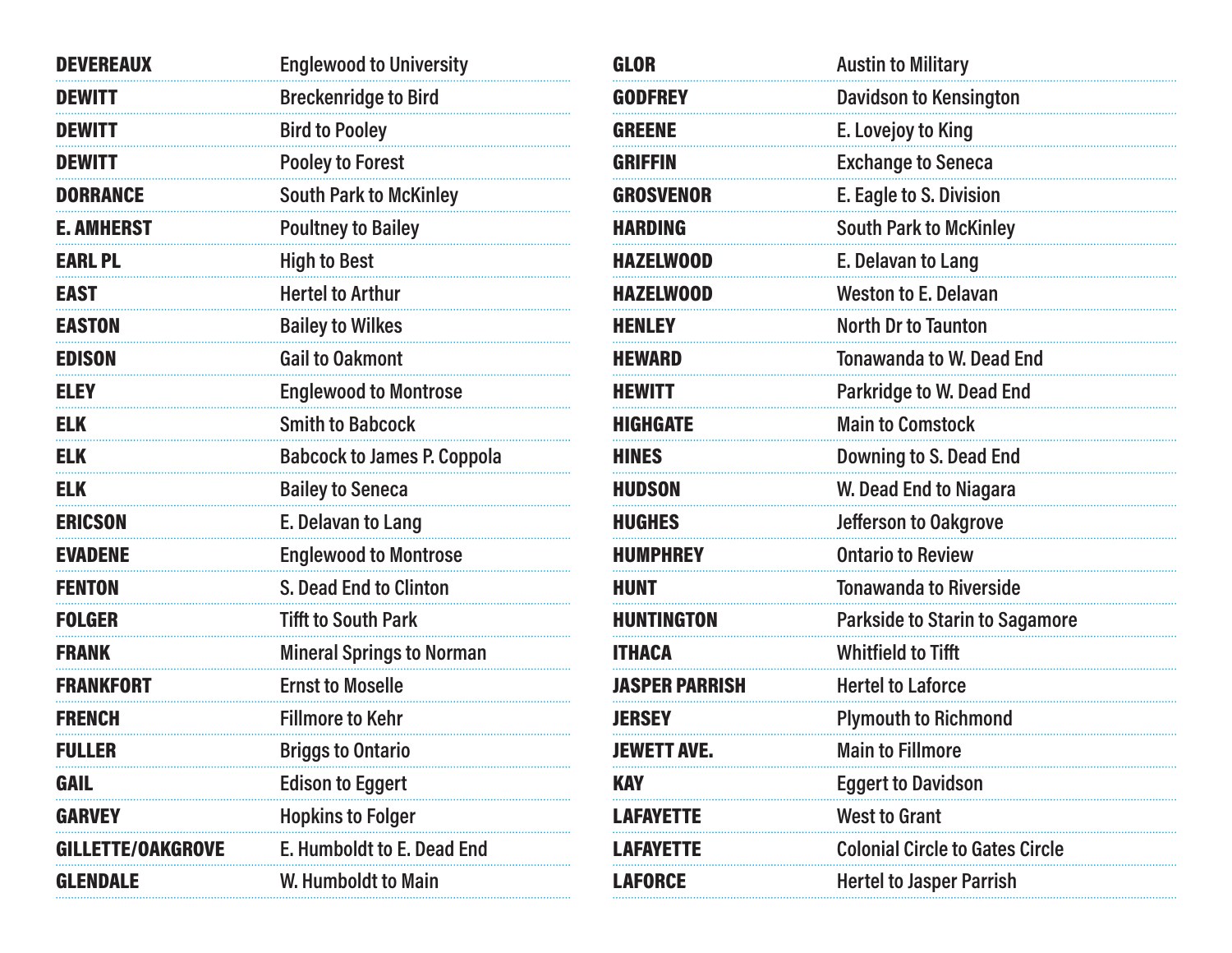| <b>LAMONT</b>         | <b>Ontario to Heward</b>                   |
|-----------------------|--------------------------------------------|
| <b>LAUREL</b>         | <b>Masten to Jefferson</b>                 |
| <b>LELAND</b>         | <b>Zollars to South Park</b>               |
| <b>LEONARD</b>        | <b>Davidson to Kensington</b>              |
| <b>LETCHWORTH</b>     | <b>Dart to Grant</b>                       |
| <b>LEWIS</b>          | <b>Clinton to Howard</b>                   |
| <b>LINDEN</b>         | <b>Wallace to Starin</b>                   |
| <b>LINDEN</b>         | <b>Depew to Parkside</b>                   |
| <b>LINDEN PARK</b>    | <b>Dodge to Best</b>                       |
| <b>LOMBARD</b>        | <b>Memorial to Paderewski</b>              |
| <b>LYMAN</b>          | <b>Metcalfe to Lewis</b>                   |
| <b>MANHATTAN</b>      | <b>Hill To E. Amherst</b>                  |
| <b>MANHATTAN</b>      | <b>E. Amherst to Central Park Plaza</b>    |
| <b>MARSHALL</b>       | <b>Genesee to Northampton</b>              |
| <b>MARTHA</b>         | <b>Edison to Eggert</b>                    |
| <b>MATEJKO</b>        | <b>Rejtan to Clinton</b>                   |
| <b>MILDRED</b>        | <b>Tyler to Englewood</b>                  |
| <b>MILTON</b>         | <b>Seneca to Perry</b>                     |
| <b>MONROE</b>         | <b>E. Eagle to Sycamore</b>                |
| <b>MONTCALM</b>       | <b>Englewood to Montrose</b>               |
| <b>N. PARADE</b>      | <b>Northampton to Fillmore</b>             |
| <b>NEWFIELD</b>       | <b>Vulcan to Ontario</b>                   |
| <b>NORFOLK</b>        | 440 Norfolk to 542 Norfolk (Off of Decker) |
| NORTHAMPTON           | <b>Fillmore to E. Humboldt</b>             |
| NORTHAMPTON           | <b>Fillmore to Kehr</b>                    |
| <b>NORTHUMBERLAND</b> | E. Ferry to Scajaquada                     |

| <b>OAKDALE/QUINN</b> | <b>Seneca to Babcock</b>           |
|----------------------|------------------------------------|
| <b>OSCHAWA</b>       | <b>Indian Church to Duerstein</b>  |
| <b>PADEREWSKI</b>    | <b>Fillmore to Memorial Circle</b> |
| <b>PARK</b>          | <b>Virginia to Allen</b>           |
| <b>PAYNE</b>         | <b>Hopkins to Folger</b>           |
| <b>PENNSYLVANIA</b>  | Niagara to 4th                     |
| <b>PENROSE AVE.</b>  | <b>Blum to Hinman</b>              |
| <b>PERSHING</b>      | <b>High to Best</b>                |
| <b>PETERSON</b>      | <b>Fillmore to Mills</b>           |
| <b>PRIES</b>         | <b>Hopkins to South Park</b>       |
| <b>PRITCHARD</b>     | <b>Norman to Fields</b>            |
| <b>RANO</b>          | <b>Tonawanda to Crowley</b>        |
| <b>REVIEW</b>        | <b>Humphrey to Tonawanda</b>       |
| <b>RHODE ISLAND</b>  | <b>Richmond to Fargo</b>           |
| <b>RHODE ISLAND</b>  | Niagara to Fargo                   |
| <b>RICHFIELD</b>     | <b>South Park to McKinley</b>      |
| <b>RITT</b>          | Military to Clayton to E. Dead End |
| <b>ROCKWOOD</b>      | <b>Fillmore to Stoneboro</b>       |
| <b>RODNEY</b>        | <b>Main to Fillmore</b>            |
| <b>ROEHRER</b>       | <b>Best to E. Utica</b>            |
| <b>ROSEMARY</b>      | <b>St. Lawrence to Kenmore</b>     |
| Sandrock RD          | <b>Ontario to Review</b>           |
| <b>SHIP CANAL</b>    | 310 Ship Canal to Hanna            |
| <b>SHUMWAY</b>       | <b>Peckham to Broadway</b>         |
| SIDWAY               | S. Dead End to South Park          |
| Standish             | <b>Parkside to Taunton</b>         |
|                      |                                    |